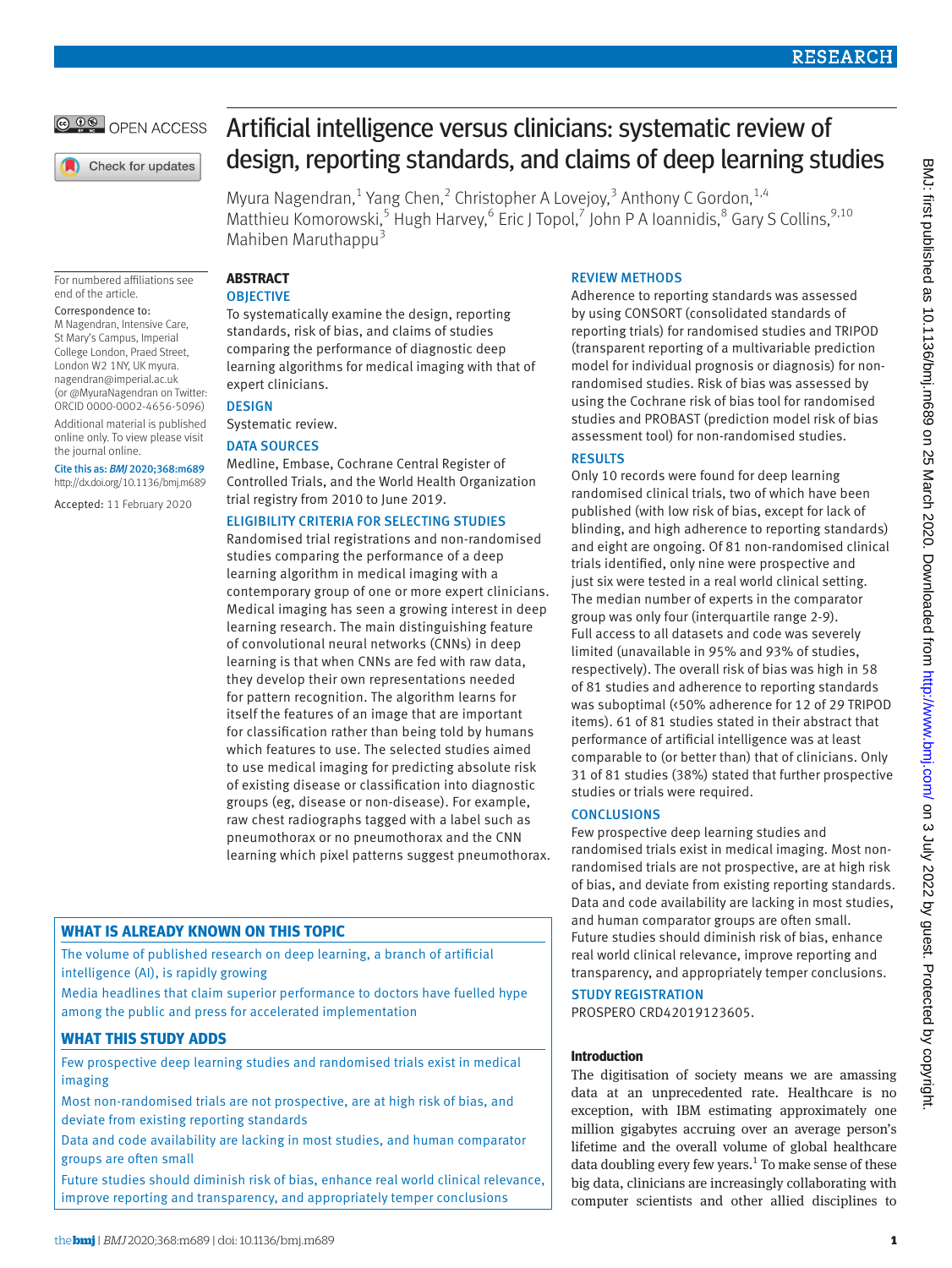make use of artificial intelligence (AI) techniques that can help detect signal from noise. $<sup>2</sup>$  A recent forecast</sup> has placed the value of the healthcare AI market as growing from  $$2bn (£1.5bn; £1.8bn)$  in 2018 to \$36bn by 2025, with a 50% compound annual growth rate.<sup>3</sup>

Deep learning is a subset of AI which is formally defined as "computational models that are composed of multiple processing layers to learn representations of data with multiple levels of abstraction."<sup>4</sup> In practice, the main distinguishing feature between convolutional neural networks (CNNs) in deep learning and traditional machine learning is that when CNNs are fed with raw data, they develop their own representations needed for pattern recognition; they do not require domain expertise to structure the data and design feature extractors.<sup>5</sup> In plain language, the algorithm learns for itself the features of an image that are important for classification rather than being told by humans which features to use. A typical example would be feeding in raw chest radiographs tagged with a label such as either pneumothorax or no pneumothorax and the CNN learning which pixel patterns suggest pneumothorax. Fields such as medical imaging have seen a growing interest in deep learning research, with more and more studies being published.<sup>6</sup> Some media headlines that claim superior performance to doctors have fuelled hype among the public and press for accelerated implementation. Examples include: "Google says its AI can spot lung cancer a year before doctors" and "AI is better at diagnosing skin cancer than your doctor, study finds."<sup>78</sup>

The methods and risk of bias of studies behind such headlines have not been examined in detail. The danger is that public and commercial appetite for healthcare AI outpaces the development of a rigorous evidence base to support this comparatively young field. Ideally, the path to implementation would involve two key steps. Firstly, well conducted and well reported development and validation studies that describe an algorithm and its properties in detail, including predictive accuracy in the target setting. Secondly, well conducted and transparently reported randomised clinical trials that evaluate usefulness in the real world. Both steps are important to ensure clinical practice is determined based on the best evidence standards.<sup>9-12</sup>

Our systematic review seeks to give a contemporary overview of the current standards of deep learning research for clinical applications. Specifically, we sought to describe the study characteristics, and evaluate the methods and quality of reporting and transparency of deep learning studies that compare diagnostic algorithm performance with human clinicians. We aim to suggest how we can move forward in a way that encourages innovation while avoiding hype, diminishing research waste, and protecting patients.

## **Methods**

The protocol for this study was registered in the online PROSPERO database (CRD42019123605) before search execution. The supplementary appendix gives details of any deviations from the protocol. This manuscript has been prepared according to the PRISMA (preferred reporting items for systematic reviews and meta-analyses) guidelines and a checklist is available in the supplementary appendix. $^{13}$ 

#### Study identification and inclusion criteria

We performed a comprehensive search by using free text terms for various forms of the keywords "deep learning" and "clinician" to identify eligible studies. Appendix 1 presents the exact search strategy. Several electronic databases were searched from 2010 to June 2019: Medline, Embase, Cochrane Central Register of Controlled Trials (CENTRAL), and the World Health Organization International Clinical Trials Registry Platform (WHO-ICTRP) search portal. Additional articles were retrieved by manually scrutinising the reference lists of relevant publications.

We selected publications for review if they satisfied several inclusion criteria: a peer reviewed scientific report of original research; English language; assessed a deep learning algorithm applied to a clinical problem in medical imaging; compared algorithm performance with a contemporary human group not involved in establishing the ground truth (the true target disease status verified by best clinical practice); and at least one human in the group was considered an expert. We included studies when the aim was to use medical imaging for predicting absolute risk of existing disease or classification into diagnostic groups (eg, disease or non-disease). Exclusion criteria included informal publication types (such as commentaries, letters to the editor, editorials, meeting abstracts). Deep learning for the purpose of medical imaging was defined as computational models that are composed of multiple processing layers to learn representations of data with multiple levels of abstraction (in practice through a CNN; see box  $1$ ).<sup>4</sup> A clinical problem was defined as a situation in which a patient would usually see a medical professional to improve or manage their health (this did not include segmentation tasks, eg, delineating the borders of a tumour to calculate tumour volume). An expert was defined as an appropriately board certified specialist, attending physician, or equivalent. A real world clinical environment was defined as a situation in which the algorithm was embedded into an active clinical pathway. For example, instead of an algorithm being fed thousands of chest radiographs from a database, in a real world implementation it would exist within the reporting software used by radiologists and be acting or supporting the radiologists in real time.

# Study selection and extraction of data

After removal of clearly irrelevant records, four people (MN, YC, CAL, Dina Radenkovic) independently screened abstracts for potentially eligible studies so that each record was reviewed by at least two people. Full text reports were then assessed for eligibility with disagreements resolved by consensus. At least two people (MN, YC, CAL) extracted data from study reports independently and in duplicate for each eligible study,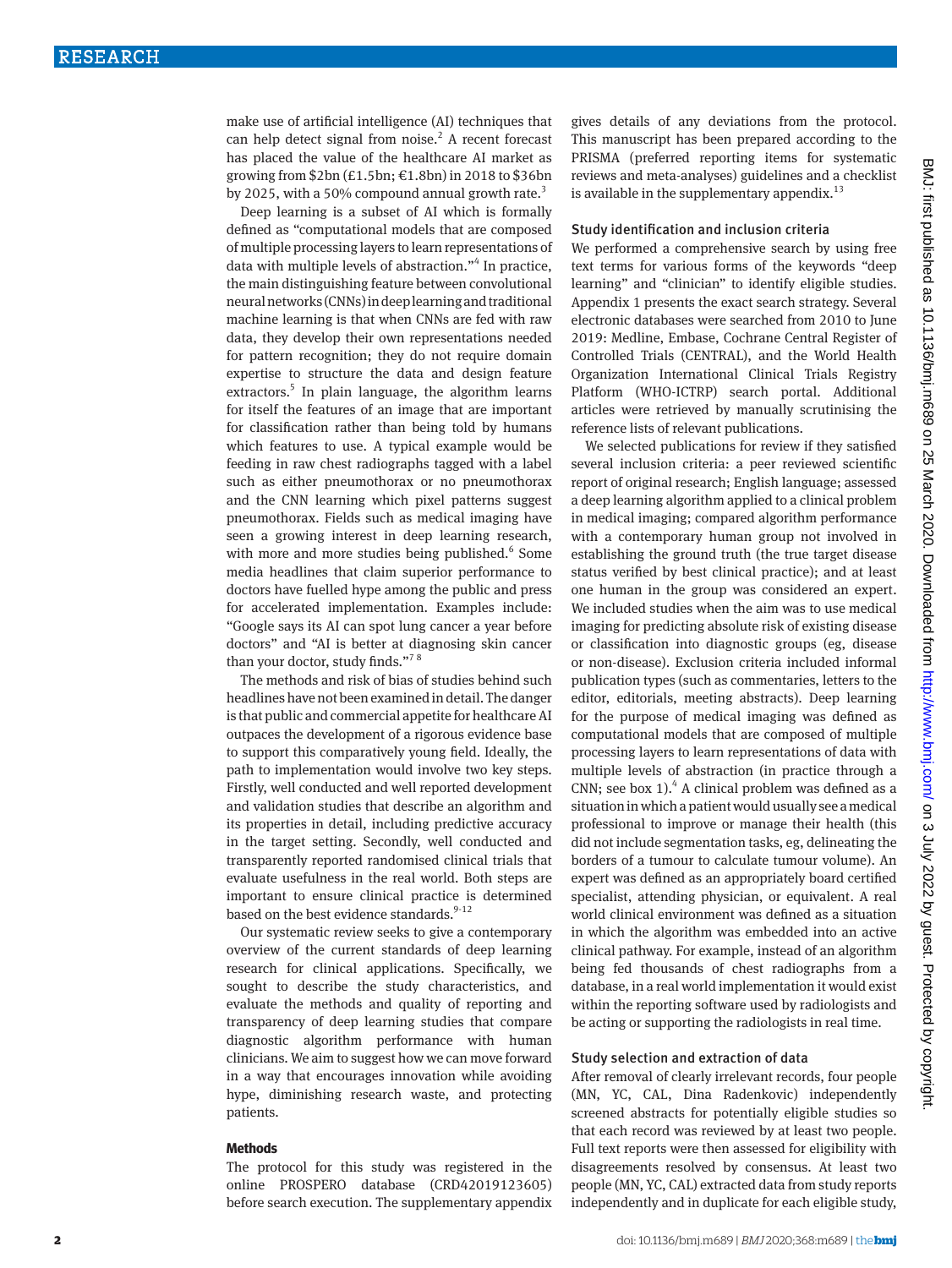# Box 1: Deep learning in imaging with examples

Deep learning is a subset of artificial intelligence that is formally defined as "computational models that are composed of multiple processing layers to learn representations of data with multiple levels of abstraction."<sup>4</sup> A deep learning algorithm consists of a structure referred to as a deep neural network of which a convolutional neural network (CNN) is one particular type frequently used in imaging. CNNs are structurally inspired by the hierarchical arrangement of neurons within the brain. They can take many nuanced forms but the basic structure consists of an input layer, multiple hidden layers, and a final output layer. Each hidden layer responds to a different aspect of the raw input. In the case of imaging, this could be an edge, colour, or specific pattern.

The key difference between deep learning and other types of machine learning is that CNNs develop their own representations needed for pattern recognition rather than requiring human input to structure the data and design feature extractors. In plain language, the algorithm learns for itself the features of an image that are important for classification. Therefore, the algorithm has the freedom to discover classification features that might not have been apparent to humans (particularly when datasets are large) and thereby improve the performance of image classification.

CNNs use raw image data that have been labelled by humans in a process known as supervised learning. Each image is fed into the input layer of the algorithm as raw pixels and then processed sequentially through the layers of the CNN. The final output is a classification likelihood of the image belonging to a prespecified group.

Some examples from this review include the following:

- Feeding in raw chest radiographs tagged with a label (pneumothorax or no pneumothorax) and the CNN learning which pixel patterns suggest pneumothorax. When fed with new untagged images, the CNN outputs a likelihood of the new image containing a pneumothorax or not.
- Feeding in raw retinal images tagged with the stage of age related macular degeneration and the CNN learning which pixel patterns suggest a particular stage. When fed with new untagged images, the CNN outputs a likelihood of the new image containing a specific stage of age related macular degeneration.
- Feeding in optical coherence tomography scans tagged with a management decision (urgent referral, semi urgent referral, routine referral, observation). When fed with new untagged images, the CNN outputs a likelihood of the most appropriate management decision.

with disagreements resolved by consensus or a third reviewer.

# Adherence to reporting standards and risk of bias

We assessed reporting quality of non-randomised studies against a modified version of the TRIPOD (transparent reporting of a multivariable prediction model for individual prognosis or diagnosis) statement.<sup>14</sup> This statement aims to improve the transparent reporting of prediction modelling studies of all types and in all medical settings.<sup>15</sup> The TRIPOD statement consists of a 22 item checklist (37 total points when all subitems are included), but we considered some items to be less relevant to deep learning studies (eg, points that related to predictor variables). Deep learning algorithms can consider multiple predictors; however, in the cases we assessed, the only predictors (almost exclusively) were the individual pixels of the image. The algorithm did not typically receive information on characteristics such as patient age, sex, and medical history. Therefore, we used a modified list of 29 total points (see appendix 2). The aim was to assess whether studies broadly conformed to reporting recommendations included in TRIPOD, and not the detailed granularity required for a full assessment of adherence.<sup>16</sup>

We assessed risk of bias for non-randomised studies by applying PROBAST (prediction model risk of bias assessment tool).17 PROBAST contains 20 signalling questions from four domains (participants, predictors, outcomes, and analysis) to allow assessment of the risk of bias in predictive modelling studies.18 We did not assess applicability (because no specific therapeutic question existed for this systematic review) or predictor variables (these are less relevant in deep learning studies on medical imaging; see appendix 2).

We assessed the broad level reporting of randomised studies against the CONSORT (consolidated standards of reporting trials) statement. Risk of bias was evaluated by applying the Cochrane risk of bias tool.<sup>11 19</sup>

# Data synthesis

We intentionally planned not to conduct formal quantitative syntheses because of the probable heterogeneity of specialties and outcomes.

#### Patient and public involvement

Patients were not involved in any aspect of the study design, conduct or in the development of the research question or outcome measures.

## **Results**

## Study selection

Our electronic search, which was last updated on 17 June 2019, retrieved 8302 records (7334 study records and 968 trial registrations; see fig 1). Of the 7334 study records, we assessed 140 full text articles; 59 were excluded, which left 81 non-randomised studies for analysis. Of the 968 trial registrations, we assessed 96 in full; 86 were excluded, which left 10 trial registrations that related to deep learning.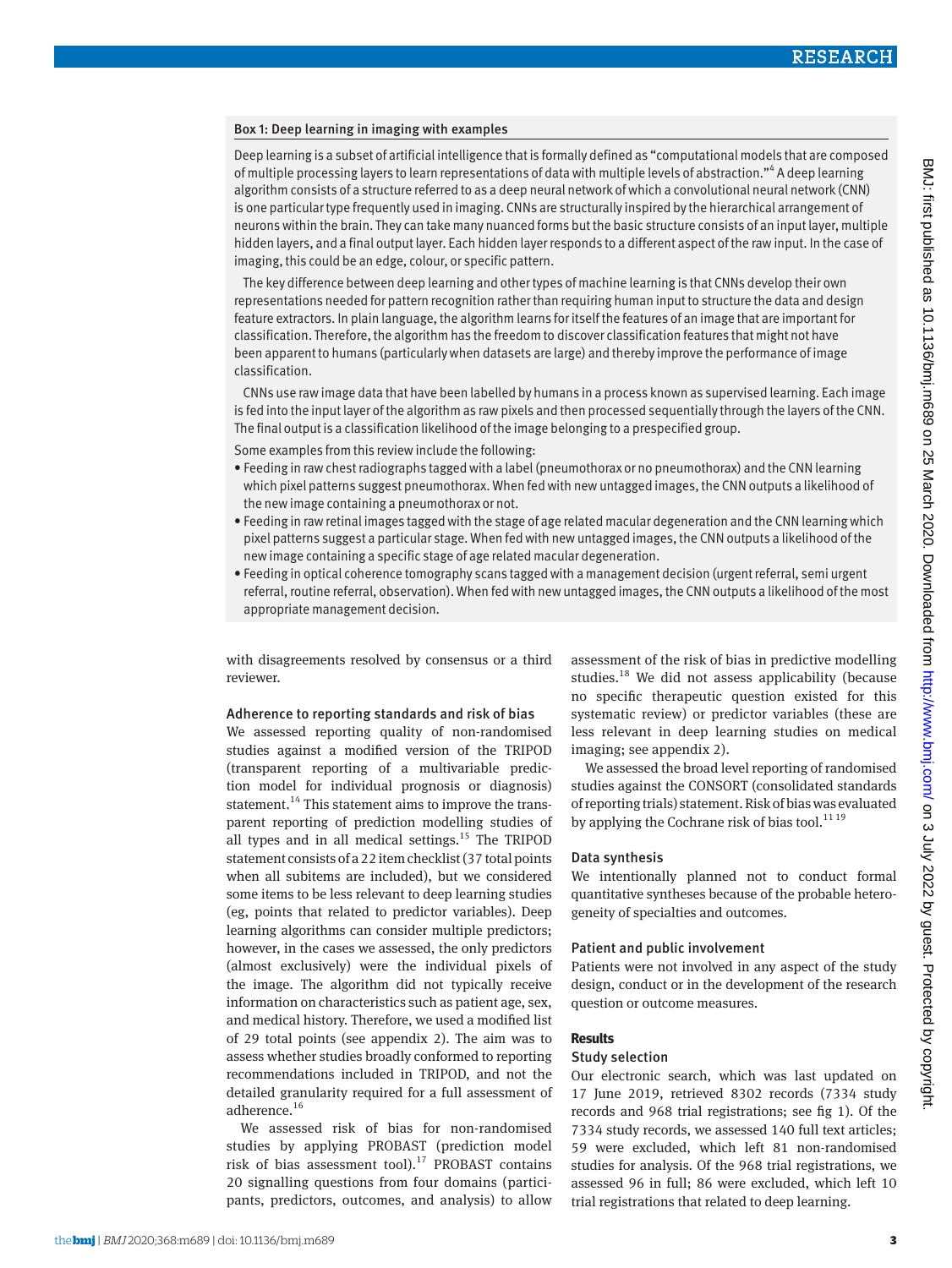

Fig 1 | PRISMA (preferred reporting items for systematic reviews and meta-analyses) flowchart of study records

# Randomised clinical trials

Table 1 summarises the 10 trial registrations. Eight related to gastroenterology, one to ophthalmology, and one to radiology. Eight were from China, one was from the United States, and one from Taiwan. Two trials have completed and published their results (both in 2019), three are recruiting, and five are not yet recruiting.

The first completed trial enrolled 350 paediatric patients who attended ophthalmology clinics in China. These patients underwent cataract assessment with or without an AI platform (using deep learning) to diagnose and provide a treatment recommendation (surgery or follow-up). $20$  The authors found that accuracy (defined as proportion of true results) of cataract diagnosis and treatment recommendation with AI were 87% (sensitivity 90%, specificity 86%) and 71% (sensitivity 87%, specificity 44%), respectively. These results were significantly lower than accuracy of diagnosis (99%, sensitivity 98%, specificity 99.6%) and treatment recommendation (97%, sensitivity 95%, specificity 100%) by senior consultants (P<0.001 for both); and also lower than the results for the same AI when tested in a nonrandomised clinical trial setting (98% and 93%, respectively). The mean time for receiving a diagnosis with the AI platform was faster than diagnosis by consultants (2.8 *v* 8.5 minutes, P<0.001). The authors suggested that this might explain why patients were more satisfied with AI (mean satisfaction score 3.47 *v* 3.38, P=0.007). Risk of bias was low in all domains except for blinding of participants and personnel. The reporting showed high adherence (31 of 37 items, 84%) to the CONSORT checklist (which was included with the manuscript).

The second completed trial enrolled 1058 patients who underwent a colonoscopy with or without the assistance of a real time automatic polyp detection system, which provided simultaneous visual and sound alerts when it found a polyp. $21$  The authors reported that the detection system resulted in a significant increase in the adenoma detection rate (29% *v* 20%, P<0.001), and an increase in the number of hyperplastic polyps identified (114 *v* 52, P<0.001). Risk of bias was low in all domains except for blinding of participants, personnel, and outcome assessors. One of the other trial registrations belongs to the same author group. These authors are performing a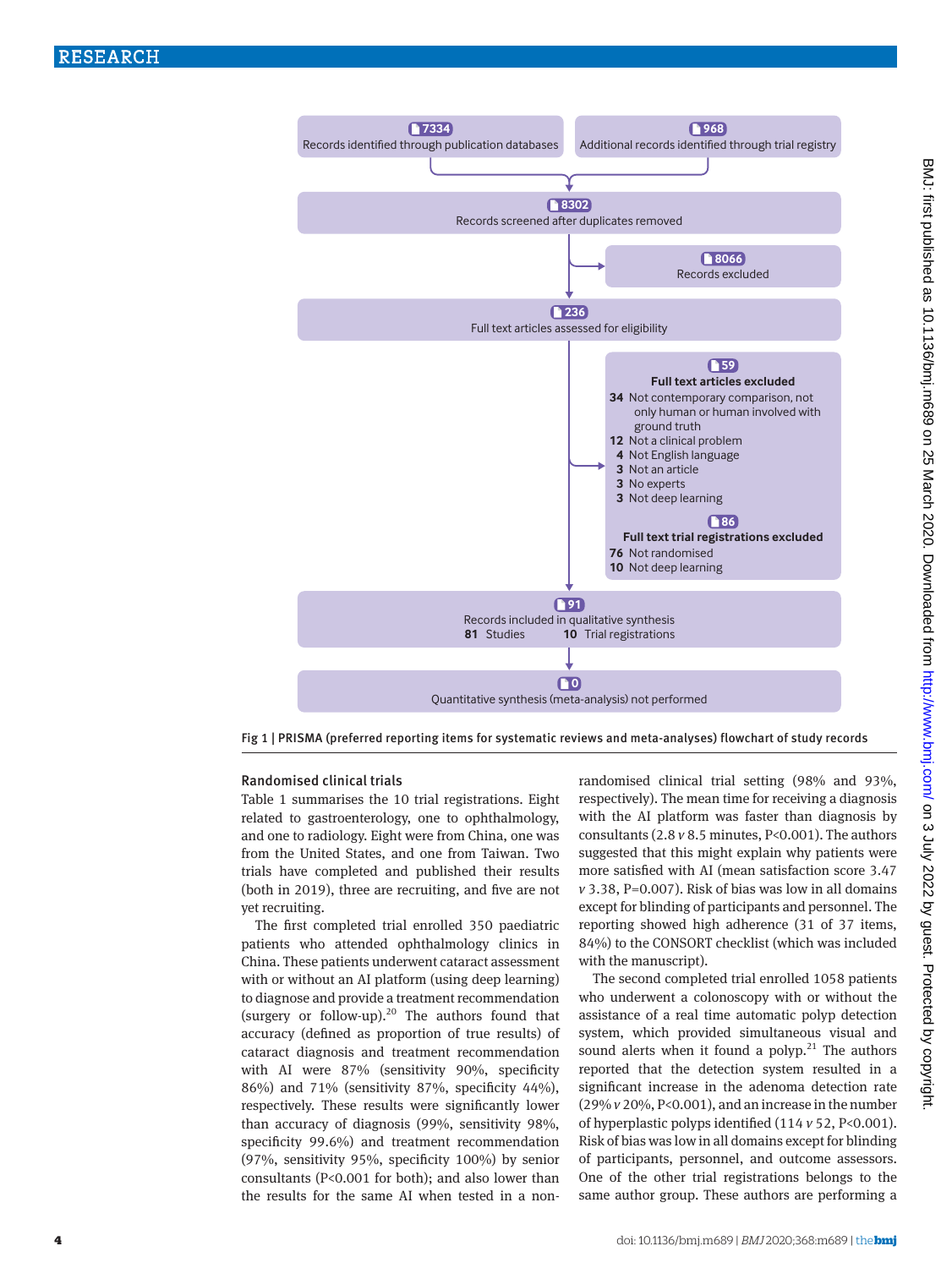double blind randomised clinical trial with sham AI to overcome the blinding issue in the previous study. The reporting showed high adherence (30 of 37 items, 81%) to the CONSORT checklist (though the CONSORT checklist itself was not included or referenced by the manuscript).

# Non-randomised studies

## General characteristics

Table 2 and table 3 summarise the basic characteristics of the 81 non-randomised studies. Nine of 81 (11%) non-randomised studies were prospective, but only six of these nine were tested in a real world clinical environment. The US and Asia accounted for 82% of studies, with the top four countries as follows: US (24/81, 30%), China (14/81, 17%), South Korea (12/81, 15%), and Japan  $(9/81, 11\%)$ . The top five specialties were radiology (36/81, 44%), ophthalmology (17/81, 21%), dermatology (9/81, 11%), gastroenterology (5/81, 6%), and histopathology (5/81, 6%). Eighteen (22%) studies compared how long a task took in AI and human arms in addition to accuracy or performance metrics. Funding was predominantly academic (47/81, 58%) as opposed to commercial (9/81, 11%) or mixed  $(1/81, 1\%)$ . Twelve studies stated they had no funding and another 12 did not report on funding. A detailed table with further information on the 81 studies is included as an online supplementary file.

In 77 of 81 studies, a specific comment was included in the abstract about the comparison between AI and clinician performance. AI was described as superior in 23 (30%), comparable or better in 13 (17%), comparable in 25 (32%), able to help a clinician perform better in 14 (18%), and not superior in two (3%). Only nine studies added a caveat in the abstract that further prospective trials were required (this was missing in all 23 studies that reported AI was superior to clinician performance). Even in the discussion section of the paper, a call for prospective studies (or trials in the case of existing prospective work) was only made in 31 of 81 (38%) studies. Seven of 81 (9%) studies claimed in the discussion that the algorithm could now be used in clinical practice despite only two of the seven having been tested prospectively in a real world setting. Concerning reproducibility, data were public and available in only four studies (5%). Code (for preprocessing of data and modelling) was available in only six studies (7%). Both raw labelled data and code were available in only one study. $22$ 

# Methods and risk of bias

Most studies developed and validated a model (63/81, 78%) compared with development only by using validation through resampling (9/81, 11%) or validation only (9/81, 11%). When validation occurred in a separate dataset, this dataset was from a different geographical region in 19 of 35 (54%) studies, from a different time period in 11 of 35 (31%), and a combination of both in five of 35 (14%). In studies that did not use a separate dataset for validation, the most common method of internal validation was split sample

(29/37) followed by cross validation (15/37), and then bootstrapping (6/37); some studies used more than one method (box 2). Sample size calculations were reported in 14 of 81 (17%) studies. Dataset sizes were as follows (when reported): training, median 2678 (interquartile range 704-21362); validation, 600 (200- 1359); and test, 337 (144-891). The median event rate for development, validation, and test sets was 42%, 44%, and 44%, respectively, when a binary outcome was assessed (n=62) as opposed to a multiclass classification (n=19). Forty one of 81 studies used data augmentation (eg, flipping and inverting images) to increase the dataset size.

The human comparator group was generally small and included a median of five clinicians (interquartile range 3-13, range 1-157), of which a median of four were experts (interquartile range 2-9, range 1-91). The number of participating non-experts varied from 0 to 94 (median 1, interquartile range 0-3). Experts were used exclusively in 36 of 81 studies, but in the 45 studies that included non-experts, 41 had separate performance data available which were exclusive to the expert group. In most studies, every human (expert or non-expert) rated the test dataset independently (blinded to all other clinical information except the image in 33/81 studies). The volume and granularity of the separate data for experts varied considerably among studies, with some reporting individual performance metrics for each human (usually in supplementary appendices).

The overall risk of bias assessed using PROBAST led to 58 of 81 (72%) studies being classified as high risk (fig 2); the analysis domain was most commonly rated to be at high risk of bias (as opposed to participant or outcome ascertainment domains). Major deficiencies in the analysis domain related to PROBAST items 4.1 (were there a reasonable number of participants?), 4.3 (were all enrolled participants included in the analysis?), 4.7 (were relevant model performance measures evaluated appropriately?), and 4.8 (were model overfitting and optimism in model performance accounted for?).

# Adherence to reporting standards

Adherence to reporting standards was poor (<50% adherence) for 12 of 29 TRIPOD items (see fig 3). Overall, publications adhered to between 24% and 90% of the TRIPOD items: median 62% (interquartile range 45-69%). Eight TRIPOD items were reported in 90% or more of the 81 studies, and five items in less than 30% (fig 3). A flowchart for the flow of patients or data through the study was only present in 25 of 81 (31%) studies. We also looked for reporting of the hardware that was used for developing or validating the algorithm, although this was not specifically requested in the TRIPOD statement. Only 29 of 81 (36%) studies reported this information and in most cases (n=18) it related only to the graphics processing unit rather than providing full details (eg, random access memory, central processing unit speed, configuration settings).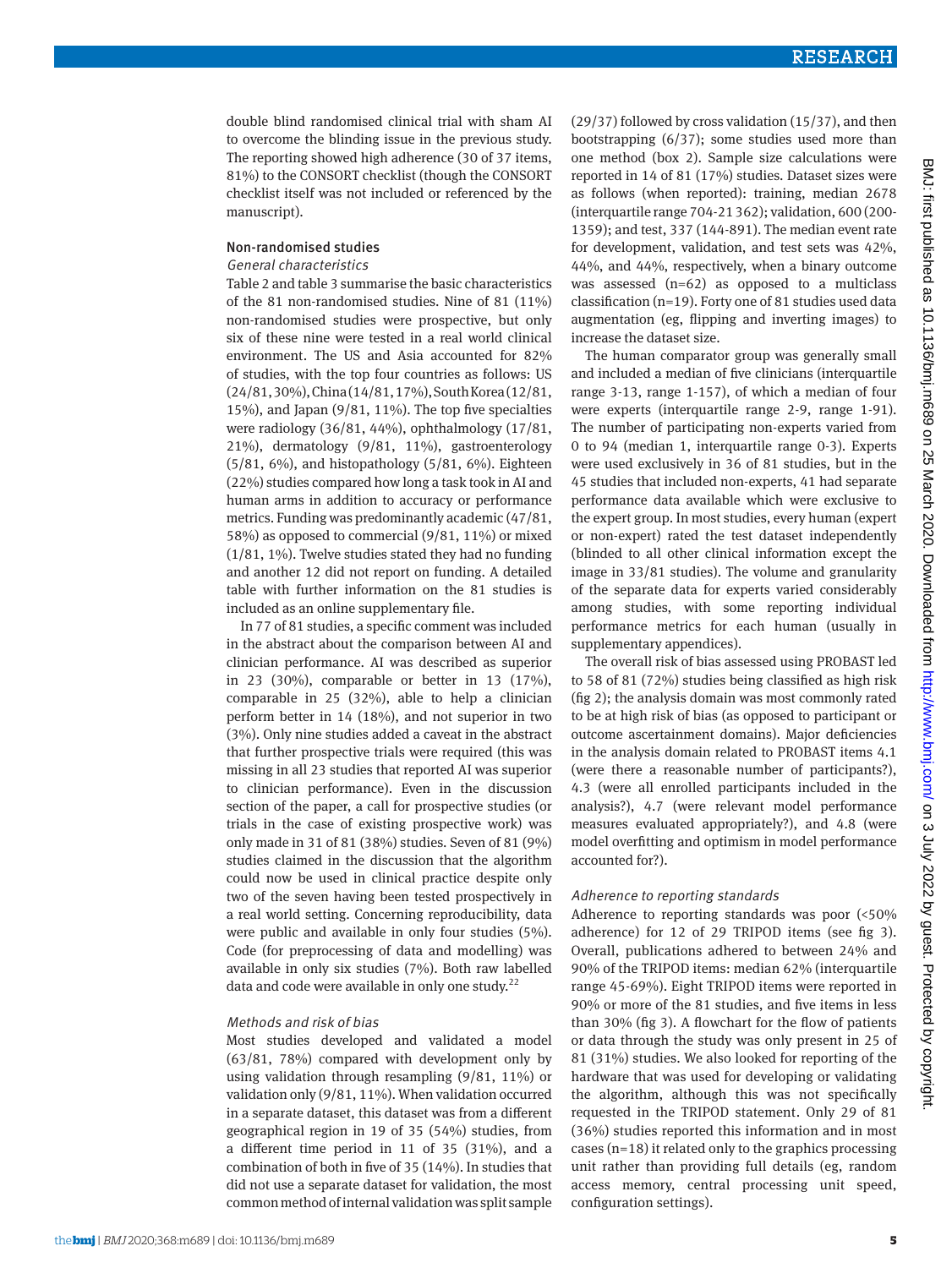|                                                                      | Anticipated<br>completion | 28 February<br>2018                                                                                                                      | 25 May<br>2018                                                   | $31 \text{ July}$<br>2019                                                          | 1 March<br>2020                                    | 31 December<br>2021                         | 31 January<br>2019                                                                                                                                                        | 31 December<br>2020                                                                                                                             | 15 April<br>2020                                                                                    | 20 May<br>2020                                                                      | 31 August<br>2021                                                                                                                             |
|----------------------------------------------------------------------|---------------------------|------------------------------------------------------------------------------------------------------------------------------------------|------------------------------------------------------------------|------------------------------------------------------------------------------------|----------------------------------------------------|---------------------------------------------|---------------------------------------------------------------------------------------------------------------------------------------------------------------------------|-------------------------------------------------------------------------------------------------------------------------------------------------|-----------------------------------------------------------------------------------------------------|-------------------------------------------------------------------------------------|-----------------------------------------------------------------------------------------------------------------------------------------------|
|                                                                      | outcome<br>Primary        | rate and adenoma<br>Polyp detection<br>detection rate                                                                                    | Accuracy for<br>congenital<br>cataracts                          | Concordance                                                                        | detection rate<br>Adenoma                          | detection rate<br>Adenoma                   | rate and adenoma<br>Polyp detection<br>detection rate                                                                                                                     | Polyp detection                                                                                                                                 | Adequate bowel<br>preparation                                                                       | Detection of upper<br>gastrointestinal                                              | prognosis                                                                                                                                     |
|                                                                      |                           |                                                                                                                                          | Double (investiga-<br>tor and outcomes                           | rate<br>Double (participant<br>and investigator)                                   |                                                    | Double (participant,<br>care provider)      |                                                                                                                                                                           | rate<br>pants and evalu-<br>Double (partici-                                                                                                    | Single (outcome                                                                                     | esions<br>Double (participant,<br>care provider)                                    | Clinical                                                                                                                                      |
|                                                                      | Blinding                  | None                                                                                                                                     | assessor)                                                        |                                                                                    | None                                               |                                             | Double                                                                                                                                                                    | ators)                                                                                                                                          | assessor)                                                                                           |                                                                                     | Not stated                                                                                                                                    |
|                                                                      | Control                   | colonoscopy<br>Standard                                                                                                                  | Normal clinic                                                    | imaging review<br>ultrasound<br>Manual                                             | colonoscopy<br>Standard                            | colonoscopy<br>Standard                     | colonoscopy<br>Standard                                                                                                                                                   | Colonoscopy                                                                                                                                     | human scoring<br>Conventional<br>group                                                              | Conventional<br>EGD                                                                 | pathological<br>Traditional<br>diagnosis                                                                                                      |
|                                                                      | Intervention              | colonoscopy<br>Al assisted                                                                                                               | Al assisted clinic                                               | detection system<br>Computer aided                                                 | CSK AI system<br>colonoscopy<br>assisted           | Computer aided<br>detection                 | colonoscopy<br>AI assisted                                                                                                                                                | colonoscopy<br>EndoAngel<br>assisted                                                                                                            | scoring group<br>AI assisted                                                                        | assisted EGD<br>DCNN model                                                          | diagnosis of<br>Pathological<br>ntelligence<br>artificial                                                                                     |
|                                                                      | Planned<br>sample<br>size | 1000                                                                                                                                     | 350                                                              | 300                                                                                | 800                                                | 1000                                        | 1010                                                                                                                                                                      | 1320                                                                                                                                            | 100                                                                                                 | 559                                                                                 | 60                                                                                                                                            |
|                                                                      | Specialty                 | Gastroenterology                                                                                                                         | Ophthalmology                                                    | Radiology                                                                          | Gastroenterology                                   | Gastroenterology                            | Gastroenterology                                                                                                                                                          | Gastroenterology                                                                                                                                | Gastroenterology                                                                                    | Gastroenterology                                                                    | Gastroenterology                                                                                                                              |
|                                                                      | Country                   | China                                                                                                                                    | China                                                            | $\overline{5}$                                                                     | China                                              | Taiwan                                      | China                                                                                                                                                                     | China                                                                                                                                           | China                                                                                               | China                                                                               | China                                                                                                                                         |
|                                                                      | Record last<br>updated    | 16 July<br>2018                                                                                                                          | 30 July<br>2018                                                  | 17 October<br>2018                                                                 | .5 February<br>2019                                | .5 February<br>2019                         | 21 February<br>2019                                                                                                                                                       | 19 March<br>2019                                                                                                                                | April 2019<br>σ                                                                                     | 17 April 2019                                                                       | 20 May 2019                                                                                                                                   |
|                                                                      | <b>Status</b>             | Completed,<br>published                                                                                                                  | Completed,<br>published                                          | Recruiting                                                                         | recruiting<br>Not yet                              | recruiting<br>Not yet                       | ecruiting<br>Not yet                                                                                                                                                      | Recruiting                                                                                                                                      | recruiting<br>Not yet                                                                               | Recruiting                                                                          |                                                                                                                                               |
| Table 1   Randomised trial registrations of deep learning algorithms | Title                     | A colorectal polyps auto-detection<br>system based on deep learning to<br>increase polyp detection rate: a<br>prospective clinical study | Comparison of artificial intelligent<br>clinic and normal clinic | Breast ultrasound image reviewed<br>with assistance of deep learning<br>algorithms | using AI system in China<br>Adenoma detection rate | Computer-aided detection<br>for colonoscopy | detection rate during colonoscopy, a<br>diagnosis system based on deep<br>The impact of a computer aided<br>prospective double blind study<br>earning on increasing polyp | study for evaluating the effectiveness<br>A multicenter randomised controlled<br>of artificial intelligence in improving<br>colonoscopy quality | deep learning algorithm for bowel<br>Development and validation of a<br>preparation quality scoring | Quality measurement of esophago-<br>gastroduodenoscopy using deep<br>earning models | pathology detection of gastric cancer recruiting<br>intelligence platform for lymph node Not yet<br>Prospective clinical study for artificial |
|                                                                      | Trial registration        | ChiCTR-DDD-<br>17012221                                                                                                                  | NCT03240848                                                      | NCT03706534                                                                        | NCT03840590                                        | NCT03842059                                 | ChiCTR1800017675                                                                                                                                                          | ChiCTR1900021984                                                                                                                                | NCT03908645                                                                                         | NCT03883035                                                                         | ChiCTR1900023282                                                                                                                              |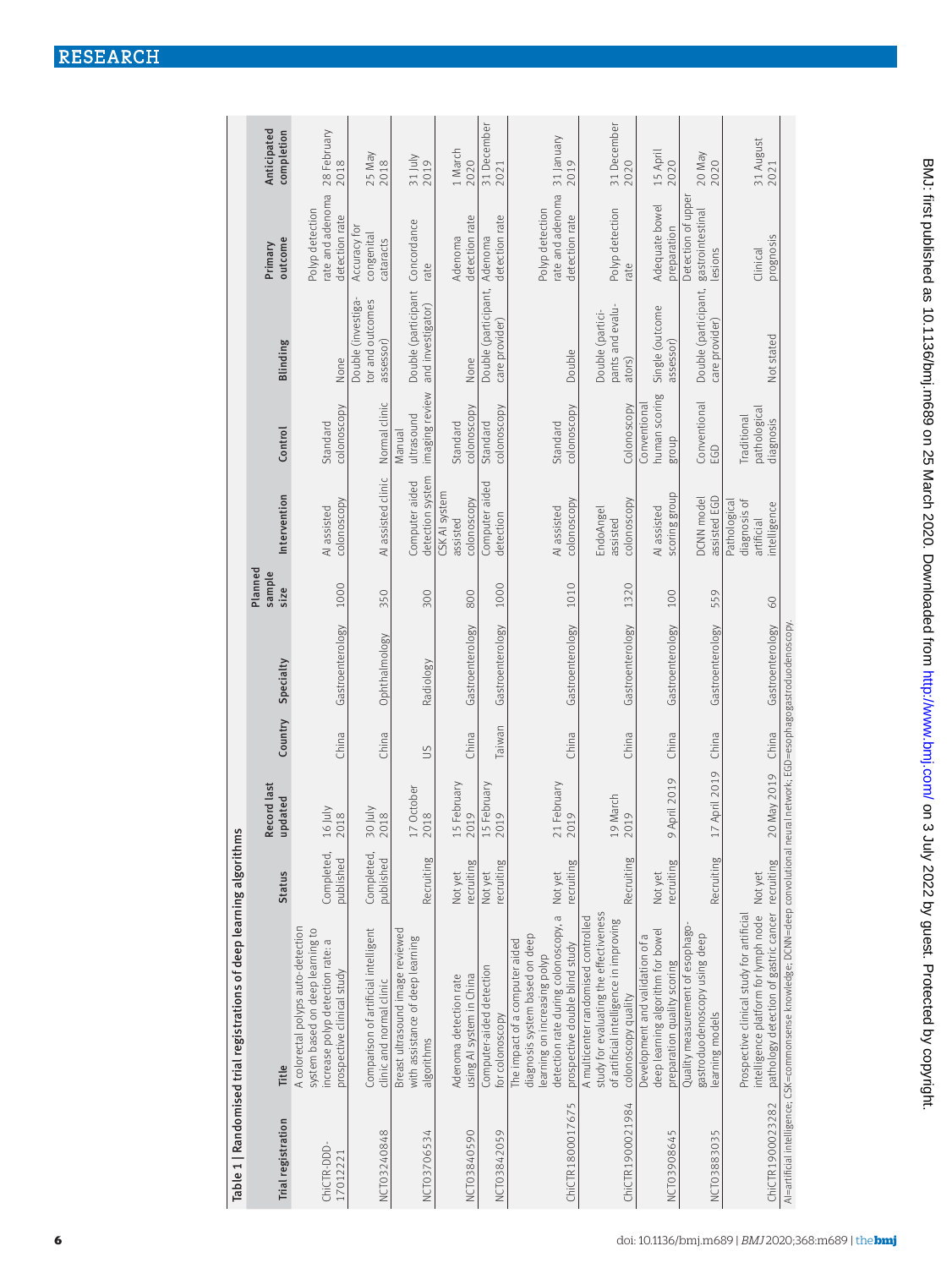| Lead author           | Year | Country           | Study type             | Specialty        | <b>Disease</b>                       | Outcome                                                              | discussion*<br>Caveat in   | Suggestion in<br>discussiont |
|-----------------------|------|-------------------|------------------------|------------------|--------------------------------------|----------------------------------------------------------------------|----------------------------|------------------------------|
| Abramoff              | 2018 | $\frac{2}{3}$     | Prospective real world | Ophthalmology    | Diabetic retinopathy                 | More than mild diabetic retinopathy                                  | $\frac{1}{2}$              | Yes                          |
| Arbabshiran           | 2018 | S                 | Prospective real world | Radiology        | Intracranial haemorrhage             | Haemorrhage                                                          | Yes                        | $\frac{1}{2}$                |
| Arji                  | 2018 | Japan             | Retrospective          | Radiology        | Oral cancer                          | Cervical lymph node metastases                                       | $\frac{1}{2}$              | $\frac{1}{2}$                |
| Becker                | 2017 | Switzerland       | Retrospective          | Radiology        | Breast cancer                        | 5<br><b>BI-RADS</b> category                                         | Yes                        | $\stackrel{\circ}{\geq}$     |
| Becker                | 2018 | Switzerland       | Retrospective          | Radiology        | Breast cancer                        | BI-RADS category 5                                                   | Yes                        | $\stackrel{\circ}{\geq}$     |
| Bien                  | 2018 | SN                | Retrospective          | Radiology        | Knee injuries                        | Abnormality on MRI                                                   | $\frac{1}{2}$              | $\frac{1}{2}$                |
| <b>Brinker</b>        | 2019 | Germany           | Retrospective          | Dermatology      | Skin cancer                          | Melanoma                                                             | $\frac{1}{2}$              | $\frac{1}{2}$                |
| <b>Brinker</b>        | 2019 | Germany           | Retrospective          | Dermatology      | Skin cancer                          | Melanoma                                                             | Yes                        | $\stackrel{\circ}{\simeq}$   |
| Brown                 | 2018 | $\Xi$             | Retrospective          | Ophthalmology    | prematurity<br>Retinopathy of        | Plus disease                                                         | $\frac{1}{2}$              | $\stackrel{\circ}{\simeq}$   |
| Burlina               | 2018 | $\frac{1}{2}$     | Retrospective          | Ophthalmology    | Macular degeneration                 | ARMD stage                                                           | $\stackrel{\circ}{\simeq}$ | $\stackrel{\circ}{\geq}$     |
| Burlina               | 2017 |                   | Retrospective          | Ophthalmology    | Macular degeneration                 | Intermediate or advanced stage ARMD                                  | $\frac{1}{2}$              | $\frac{1}{2}$                |
| Burlina               | 2017 | Ιš                | Retrospective          | Ophthalmology    | Macular degeneration                 | ARMD stage                                                           | $\frac{1}{2}$              | $\stackrel{\circ}{\simeq}$   |
| Bychov                | 2018 | Finland           | Retrospective          | Histopathology   | Colorectal cancer                    | Low or high risk for 5 year survival                                 | $\stackrel{\circ}{\geq}$   | $\stackrel{\circ}{\geq}$     |
| Byra                  | 2018 | S                 | Retrospective          | Radiology        | Breast cancer                        | BI-RADS category 4 or more                                           | $\stackrel{\circ}{\geq}$   | $\stackrel{\circ}{\geq}$     |
| Cha                   | 2018 | $\leq$            | Retrospective          | Radiology        | Bladder cancer                       | TO status post chemotherapy                                          | $\frac{1}{2}$              | $\frac{1}{2}$                |
| Cha                   | 2019 | South Korea       | Retrospective          | Radiology        | Lung cancer                          | Nodule operability                                                   | Yes                        | $\stackrel{\circ}{\geq}$     |
| Chee                  | 2019 | South Korea       | Retrospective          | Radiology        | head<br>Osteonecrosis of the femoral | Stage of osteonecrosis                                               | Yes                        | $\stackrel{\circ}{\simeq}$   |
| Chen                  | 2018 | Taiwan            | Prospective            | Gastroenterology | Colorectal cancer                    | Neoplastic polyp                                                     | $\frac{1}{2}$              | $\stackrel{\circ}{\geq}$     |
| Choi                  | 2018 | South Korea       | Retrospective          | Radiology        | Liver fibrosis                       | Fibrosis stage                                                       | $\stackrel{\circ}{\simeq}$ | $\stackrel{\circ}{\geq}$     |
| Choi                  | 2019 | South Korea       | Retrospective          | Radiology        | Breast cancer                        | Malignancy                                                           | $\stackrel{\circ}{\geq}$   | $\stackrel{\circ}{\geq}$     |
| Chung                 | 2018 | South Korea       | Retrospective          | Orthopaedics     | Humerus fractures                    | Proximal humerus fracture                                            | Yes                        | $\stackrel{\circ}{\geq}$     |
| Ciompi                | 2017 | Netherlands/Italy | Retrospective          | Radiology        | Lung cancer                          | Nodule type                                                          | $\stackrel{\circ}{\simeq}$ | $\stackrel{\circ}{\geq}$     |
| Ciritsis              | 2019 | Switzerland       | Retrospective          | Radiology        | Breast cancer                        | <b>BI-RADS</b> stage                                                 | $\frac{1}{2}$              | $\stackrel{\circ}{\geq}$     |
| De Fauw               | 2018 | $\leq$            | Retrospective          | Ophthalmology    | Retinopathy                          | Diagnosis and referral decision                                      | Yes                        | $\stackrel{\circ}{\geq}$     |
| Bejnordii<br>Ehtesham | 2017 | Netherlands       | Retrospective          | Histopathology   | Breast cancer                        | Metastases                                                           | Yes                        | $\stackrel{\circ}{\geq}$     |
| Esteva                | 2017 | $\leq$            | Retrospective          | Dermatology      | Skin cancer                          | Lesion type                                                          | Yes                        | $\stackrel{\circ}{\geq}$     |
| Fujioka               | 2019 | Japan             | Retrospective          | Radiology        | Breast cancer                        | BI-RADS malignancy                                                   | $\frac{1}{2}$              | $\stackrel{\circ}{\geq}$     |
| Fujisawa              | 2018 | Japan             | Retrospective          | Dermatology      | Skin cancer                          | Malignancy classification                                            | Yes                        | $\stackrel{\circ}{\geq}$     |
| Gan                   | 2019 | China             | Retrospective          | Orthopaedics     | Wrist fractures                      | Fracture                                                             | Yes                        | $\stackrel{\circ}{\simeq}$   |
| Gulshan               | 2019 | India             | Prospective real world | Ophthalmology    | Retinopathy                          | Moderate or worse diabetic retinopathy or<br>referable macula oedema | Yes                        | $\frac{1}{2}$                |
| Haenssle              | 2018 | Germany           | Retrospective          | Dermatology      | Skin cancer                          | Malignancy classification and management decision                    | Yes                        | $\stackrel{\circ}{\geq}$     |
| Hamm                  | 2019 | SO                | Retrospective          | Radiology        | Liver cancer                         | LI-RADS category                                                     | $\frac{1}{2}$              | $\frac{1}{2}$                |
| Han                   | 2018 | South Korea       | Retrospective          | Dermatology      | Skin cancer                          | Cancer type                                                          | $\frac{1}{2}$              | $\stackrel{\circ}{\geq}$     |
| Han                   | 2018 | South Korea       | Retrospective          | Dermatology      | Onchomycosis                         | On chomycosis diagnosis                                              | $\stackrel{\circ}{\simeq}$ | $\stackrel{\circ}{\simeq}$   |
| Hannun                | 2019 | $\mathfrak{S}$    | Retrospective          | Cardiology       | Arrhythmia                           | Arrhythmia classification                                            | $\stackrel{\circ}{\simeq}$ | $\stackrel{\circ}{\geq}$     |
| $\frac{\omega}{\pm}$  | 2019 | China             | Retrospective          | Radiology        | Bone cancer                          | Recurrence of giant cell tumour                                      | $\stackrel{\circ}{\geq}$   | $\frac{1}{2}$                |
| Hwang                 | 2019 | Taiwan            | Retrospective          | Ophthalmology    | Macular degeneration                 | Classification and type of ARMD                                      | $\stackrel{\circ}{\simeq}$ | Yes                          |
| Hwang                 | 2018 | South Korea       | Retrospective          | Radiology        | Tuberculosis                         | TB presence                                                          | Yes                        | $\frac{1}{2}$                |
| Hwang                 | 2019 | South Korea       | Retrospective          | Radiology        | Pulmonary pathology                  | Abnormal chest radiograph                                            | Yes                        | $\frac{1}{2}$                |
| Kim                   | 2018 | South Korea       | Retrospective          | Radiology        | Sinusitis                            | Maxillary sinusitis label                                            | $\stackrel{\circ}{\geq}$   | $\stackrel{\circ}{\geq}$     |
| Kise                  | 2019 | Japan             | Retrospective          | Radiology        | Sjogren's syndrome                   | Sjogren's syndrome presence                                          | $\stackrel{\circ}{\geq}$   | $\stackrel{\circ}{\geq}$     |
| Kooi                  | 2017 | Netherlands       | Retrospective          | Radiology        | Breast cancer                        | Classification of mammogram                                          | $\stackrel{\circ}{\geq}$   | $\frac{1}{2}$                |
| Krause                | 2018 | $\leq$            | Retrospective          | Ophthalmology    | Diabetic retinopathy                 | Diabetic retinopathy stage                                           | $\stackrel{\circ}{\geq}$   | $\stackrel{\circ}{\geq}$     |
| Kuo                   | 2019 | Taiwan            | Retrospective          | Nephrology       | Chronic kidney disease               | eGFR<60 mL/min/1.73m                                                 | $\stackrel{\circ}{\geq}$   | Yes                          |
| Lee                   | 2018 | S                 | Prospective            | Radiology        | Intracranial haemorrhage             | Haemorrhage                                                          | Yes                        | $\frac{1}{2}$                |
| ⊐                     | 2018 | China             | Prospective            | oncology         | Nasopharyngeal cancer                | Malignancy                                                           | $\frac{1}{2}$              | Yes                          |
| Ξ                     | 2018 | China             | Retrospective          | Ophthalmology    | Glaucoma                             | Glaucoma                                                             | $\frac{1}{2}$              | $\frac{1}{2}$                |
|                       | 2018 | China             | Retrospective          | Radiology        | Thyroid cancer                       | Malignancy                                                           | Yes                        | $\geq$                       |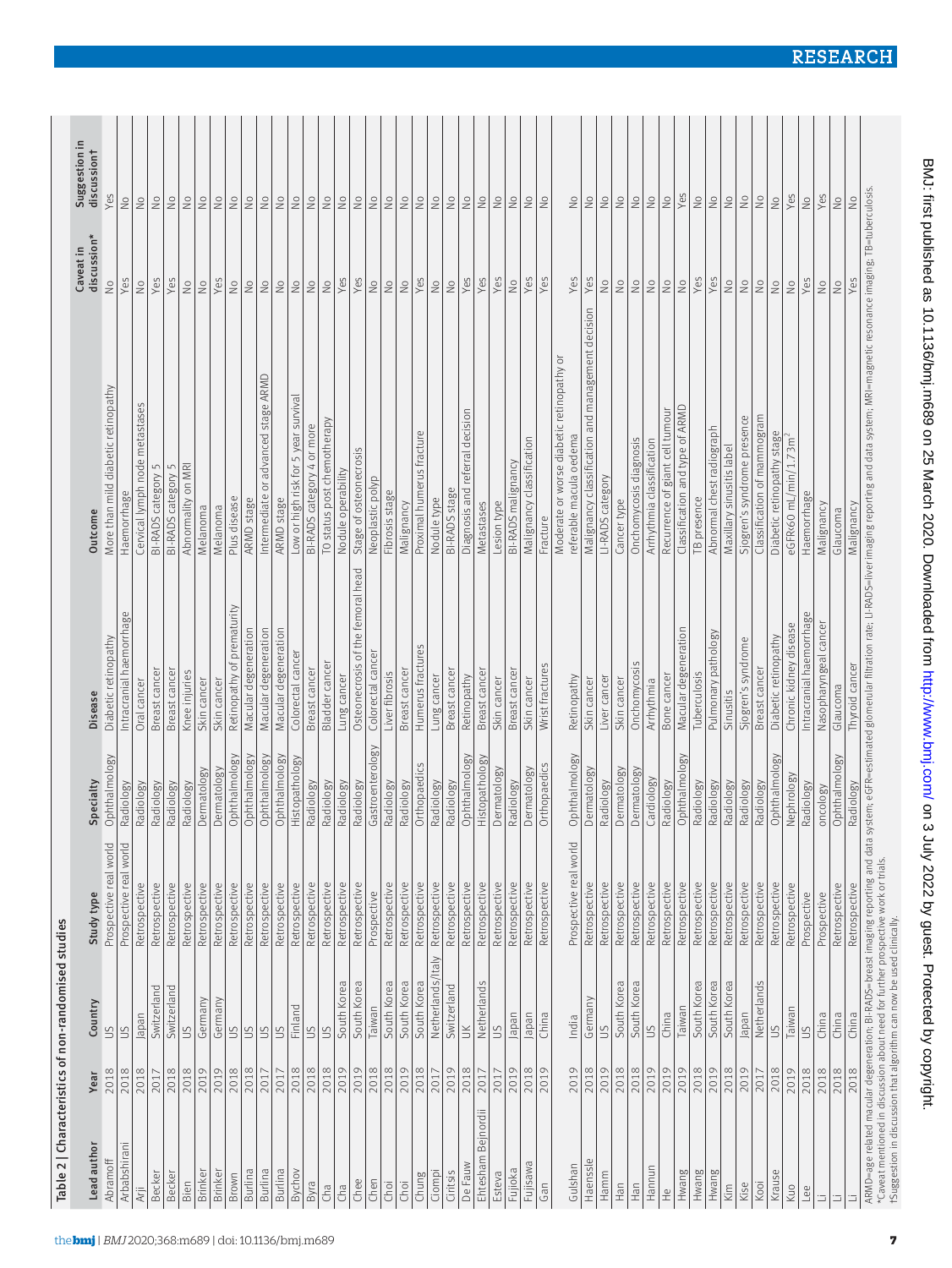| Lead author    | Year | Country        | Study type             | Specialty        | Disease                  | Outcome                                                  | discussion*<br>Caveat in   | Suggestion in<br>discussiont |
|----------------|------|----------------|------------------------|------------------|--------------------------|----------------------------------------------------------|----------------------------|------------------------------|
| Long           | 2017 | China          | Prospective real world | Ophthalmology    | Congenital cataracts     | Detection of congenital cataracts                        | $\frac{1}{2}$              | $\frac{1}{2}$                |
| $\exists$      | 2018 | China          | Retrospective          | Ophthalmology    | Macular pathologies      | Classification of macular pathology                      | $\frac{1}{2}$              | $\frac{1}{2}$                |
| Marchetti      | 2017 | SO             | Retrospective          | Dermatology      | Skin cancer              | Malignancy (melanoma)                                    | Yes                        | $\stackrel{\circ}{\geq}$     |
| Matsuba        | 2018 | Japan          | Retrospective          | Ophthalmology    | Macular degeneration     | Wet AMD                                                  | $\stackrel{\circ}{\geq}$   | $\stackrel{\circ}{\geq}$     |
| Mori           | 2018 | Japan          | Prospective real world | Gastroenterology | Polyps                   | Neoplastic polyp                                         | Yes                        | Yes                          |
| Nagpal         | 2019 | SU             | Retrospective          | Histopathology   | Prostate cancer          | Gleason score                                            | $\stackrel{\circ}{\geq}$   | $\stackrel{\circ}{\geq}$     |
| Nakagawa       | 2019 | Japan          | Retrospective          | Gastroenterology | Oesophageal cancer       | Cancer invasion depth stage SM2/3                        | $\geq$                     | $\stackrel{\circ}{\geq}$     |
| Nam            | 2018 | South Korea    | Retrospective          | Radiology        | Pulmonary nodules        | Classification and localisation of nodule                | Yes                        | $\stackrel{\circ}{\geq}$     |
| Nirschl        | 2018 | $\leq$         | Retrospective          | Histopathology   | Heart failure            | Heart failure (pathologically)                           | $\frac{1}{2}$              | Yes                          |
| Olczak         | 2017 | Sweden         | Retrospective          | Orthopaedics     | Fractures                | Fracture                                                 | $\stackrel{\circ}{\simeq}$ | Yes                          |
| Park           | 2019 | $\frac{1}{2}$  | Retrospective          | Radiology        | Cerebral aneurysm        | Aneurysm presence                                        | Yes                        | $\stackrel{\circ}{\geq}$     |
| Poedjiastoeti  | 2018 | Thailand       | Retrospective          | Oncology         | law tumours              | Malignancy                                               | $\frac{1}{2}$              | $\stackrel{\circ}{\simeq}$   |
| Rajpurkar      | 2018 | $\leq$         | Retrospective          | Radiology        | Pulmonary pathology      | Classification of chest radiograph pathology             | Yes                        | $\stackrel{\circ}{\geq}$     |
| Raumviboonsuk  | 2019 | Thailand       | Prospective real world | Ophthalmology    | Diabetic retinopathy     | Moderate or worse diabetic retinopathy                   | Yes                        | $\stackrel{\circ}{\geq}$     |
| Rodriguez-Ruiz | 2018 | Netherlands    | Retrospective          | Radiology        | Breast cancer            | Classification of mammogram                              | Yes                        | $\stackrel{\circ}{\geq}$     |
| Sayres         | 2019 | S              | Retrospective          | Ophthalmology    | Diabetic retinopathy     | Moderate or worse non-proliferative diabetic retinopathy | $\frac{1}{2}$              | $\stackrel{\circ}{\geq}$     |
| Shichijo       | 2017 | Japan          | Retrospective          | Gastroenterology | Gastritis                | Helicobacter pylori gastritis                            | $\stackrel{\circ}{\geq}$   | $\stackrel{\circ}{\geq}$     |
| Singh          | 2018 | S              | Retrospective          | Radiology        | Pulmonary pathology      | Chest radiograph abnormality                             | $\frac{1}{2}$              | $\stackrel{\circ}{\geq}$     |
| Steiner        | 2018 | $\overline{5}$ | Retrospective          | Histopathology   | Breast cancer            | Metastases                                               | Yes                        | $\frac{1}{2}$                |
|                |      |                |                        |                  | Retinopathy, glaucoma,   | Referable pathology for retinopathy,                     |                            |                              |
| Ting           | 2017 | Singapore      | Retrospective          | Ophthalmology    | macular degeneration     | glaucoma, macular degeneration                           | Yes                        | $\stackrel{\circ}{\geq}$     |
| Urakawa        | 2019 | Japan          | Retrospective          | Orthopaedics     | Hip fractures            | Intertrochanteric hip fracture                           | $\frac{1}{2}$              | $\stackrel{\circ}{\geq}$     |
| van Grinsven   | 2016 | Netherlands    | Retrospective          | Ophthalmology    | Fundal haemorrhage       | Fundal haemorrhage                                       | $\stackrel{\circ}{\geq}$   | $\stackrel{\circ}{\geq}$     |
| Walsh          | 2018 | UK/Italy       | Retrospective          | Radiology        | Fibrotic lung disease    | Fibrotic lung disease                                    | $\frac{1}{2}$              | $\stackrel{\circ}{\geq}$     |
| Wang           | 2019 | China          | Retrospective          | Radiology        | Thyroid nodule           | Nodule presence                                          | Yes                        | $\stackrel{\circ}{\geq}$     |
| Wang           | 2018 | China          | Retrospective          | Radiology        | Lung cancer              | Invasive or preinvasive adenocarcinoma nodule            | $\geq$                     | $\stackrel{\circ}{\geq}$     |
| $\geqslant$    | 2019 | $\leq$         | Retrospective          | Radiology        | Bladder cancer           | TO response to chemotherapy                              | $\stackrel{\circ}{\geq}$   | $\stackrel{\circ}{\geq}$     |
| Xue            | 2017 | China          | Retrospective          | Orthopaedics     | Hip osteoarthritis       | Radiograph presence of hip osteoarthritis                | $\stackrel{\circ}{\simeq}$ | $\stackrel{\circ}{\geq}$     |
| $\searrow$     | 2019 | China          | Retrospective          | Radiology        | Intracranial haemorrhage | Presence of intracranial haemorrhage                     | Yes                        | $\stackrel{\circ}{\geq}$     |
| $\overline{y}$ | 2018 | South Korea    | Retrospective          | Dermatology      | Skin cancer              | Malignancy (melanoma)                                    | $\stackrel{\circ}{\geq}$   | $\stackrel{\circ}{\geq}$     |
| Zhang          | 2019 | China          | Retrospective          | Radiology        | Pulmonary nodules        | Presence of a malignant nodule                           | Yes                        | $\stackrel{\circ}{\geq}$     |
| Zhao           | 2018 | China          | Retrospective          | Radiology        | Lung cancer              | Classification of nodule invasiveness                    | $\stackrel{\circ}{\geq}$   | $\stackrel{\circ}{\geq}$     |
| Zhu            | 2019 | China          | Retrospective          | Gastroenterology | Gastric cancer           | Tumour invasion depth (deeper than SM1)                  |                            | $\frac{0}{2}$                |
| <b>Zucker</b>  | 2019 | $\frac{1}{2}$  | Retrospective          | Radiology        | Cystic fibrosis          | Brasfield score                                          | Yes                        | $\frac{1}{2}$                |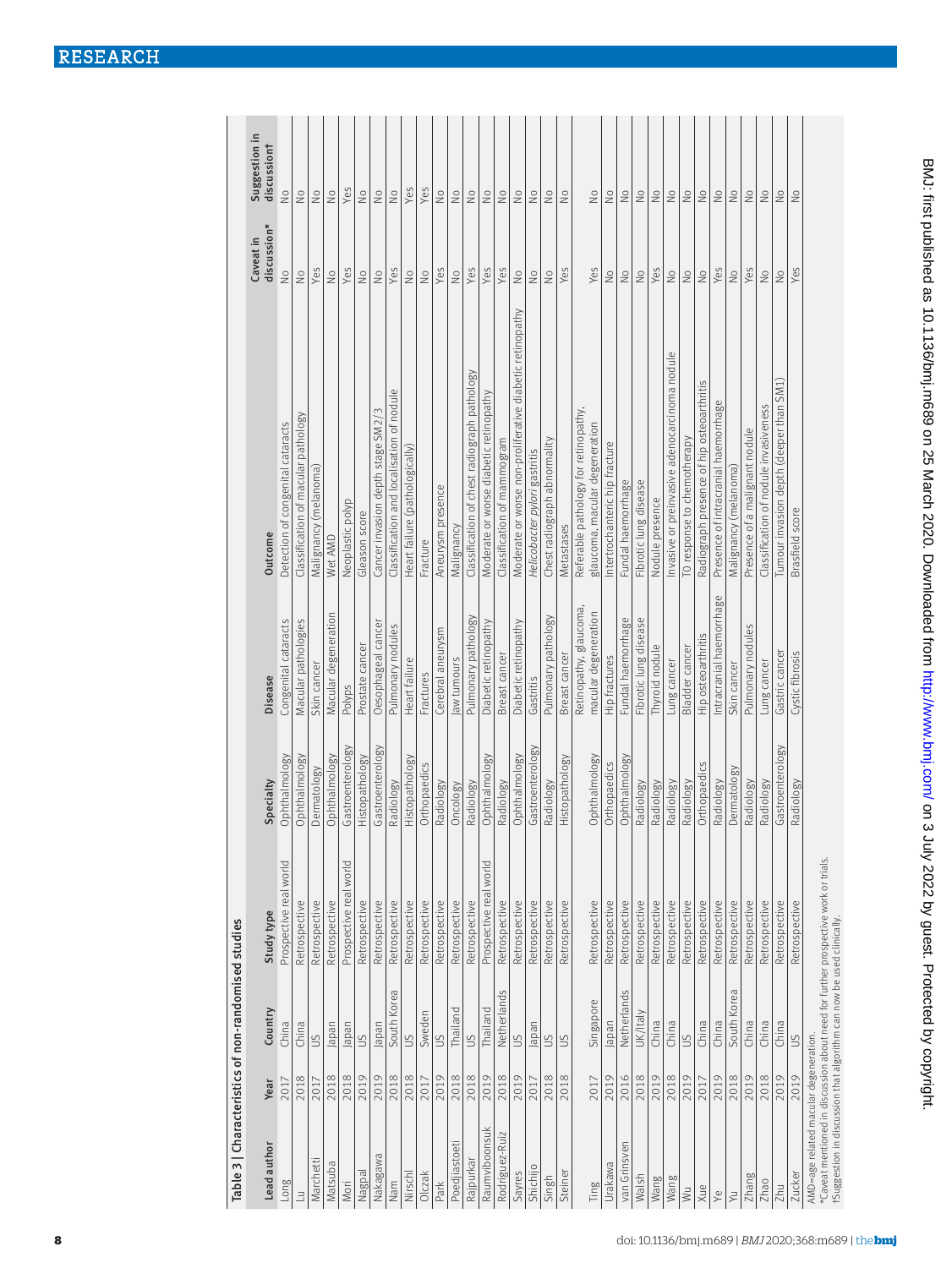#### Box 2: Specific terms

- Internal validation: evaluation of model performance with data used in development process
- External validation: evaluation of model performance with separate data not used in development process
- Cross validation: internal validation approach in which data are randomly split into n equally sized groups; the model is developed in n−1 of n groups, and performance evaluated in the remaining group with the whole process repeated n times; model performance is taken as average over n iterations
- Bootstrapping: internal validation approach similar to cross validation but relying on random sampling with replacement; each sample is the same size as model development dataset
- Split sample: internal validation approach in which the available development dataset is divided into two datasets: one to develop the model and the other to validate the model; division can be random or non-random.

## **Discussion**

We have conducted an appraisal of the methods, adherence to reporting standards, risk of bias, and claims of deep learning studies that compare diagnostic AI performance with human clinicians. The rapidly advancing nature and commercial drive of this field has created pressure to introduce AI algorithms into clinical practice as quickly as possible. The potential consequences for patients of this implementation without a rigorous evidence base make our findings timely and should guide efforts to improve the design, reporting, transparency, and nuanced conclusions of deep learning studies.<sup>23 24</sup>

## Principal findings

Five key findings were established from our review. Firstly, we found few relevant randomised clinical trials (ongoing or completed) of deep learning in medical imaging. While time is required to move from development to validation to prospective feasibility testing before conducting a trial, this means that claims about performance against clinicians should be tempered accordingly. However, deep learning only became mainstream in 2014, giving a lead time of approximately five years for testing within clinical environments, and prospective studies could take a minimum of one to two years to conduct. Therefore, it is reasonable to assume that many similar trials will be forthcoming over the next decade. We found only one randomised trial registered in the US despite at least 16 deep learning algorithms for medical imaging approved for marketing by the Food and Drug Administration (FDA). These algorithms cover a range of fields from radiology to ophthalmology and cardiology. $2^{25}$ 

Secondly, of the non-randomised studies, only nine were prospective and just six were tested in a real world clinical environment. Comparisons of AI performance against human clinicians are therefore difficult to evaluate given the artificial in silico context in which clinicians are being evaluated. In much the same way that surrogate endpoints do not always reflect clinical benefit,  $26$  a higher area under the curve might not lead to clinical benefit and could even have unintended adverse effects. Such effects could include an unacceptably high false positive rate, which is not apparent from an in silico evaluation. Yet it is typically retrospective studies that are usually cited in FDA approval notices for marketing of algorithms. Currently, the FDA do not mandate peer reviewed publication of these studies; instead internal review alone is performed.<sup>27</sup><sup>28</sup> However, the FDA has recognised and acknowledged that their traditional paradigm of medical device regulation was not designed for adaptive AI and machine learning technologies. Non-inferior AI (rather than superior) performance that allows for a lower burden on clinician workflow (that is, being quicker with similar accuracy) might warrant further investigation. However, less than a quarter of studies reported time taken for task completion in both the AI and human groups. Ensuring fair comparison between AI and clinicians is arguably done best in a randomised clinical trial (or at the very least prospective) setting. However, it should be noted that prospective testing is not necessary to actually develop the model in the first place. Even in a randomised clinical trial setting, ensuring that functional robustness tests are present is crucial. For example, does the algorithm produce the correct decision for normal anatomical variants and is the decision independent of the camera or imaging software used?

Thirdly, limited availability of datasets and code makes it difficult to assess the reproducibility of deep learning research. Descriptions of the hardware used, when present, were also brief and this vagueness might affect external validity and implementation. Reproducible research has become a pressing issue across many scientific disciplines and efforts to encourage data and code sharing are crucial.<sup>29-31</sup> Even when commercial concerns exist about intellectual property, strong arguments exist for ensuring that algorithms are non-proprietary and available for scrutiny.<sup>32</sup> Commercial companies could collaborate with non-profit third parties for independent prospective validation.

Fourthly, the number of humans in the comparator group was typically small with a median of only four experts. There can be wide intra and inter case variation even between expert clinicians. Therefore, an appropriately large human sample for comparison is essential for ensuring reliability. Inclusion of nonexperts can dilute the average human performance and potentially make the AI algorithm look better than it otherwise might. If the algorithm is designed specifically to aid performance of more junior clinicians or non-specialists rather than experts, then this should be made clear.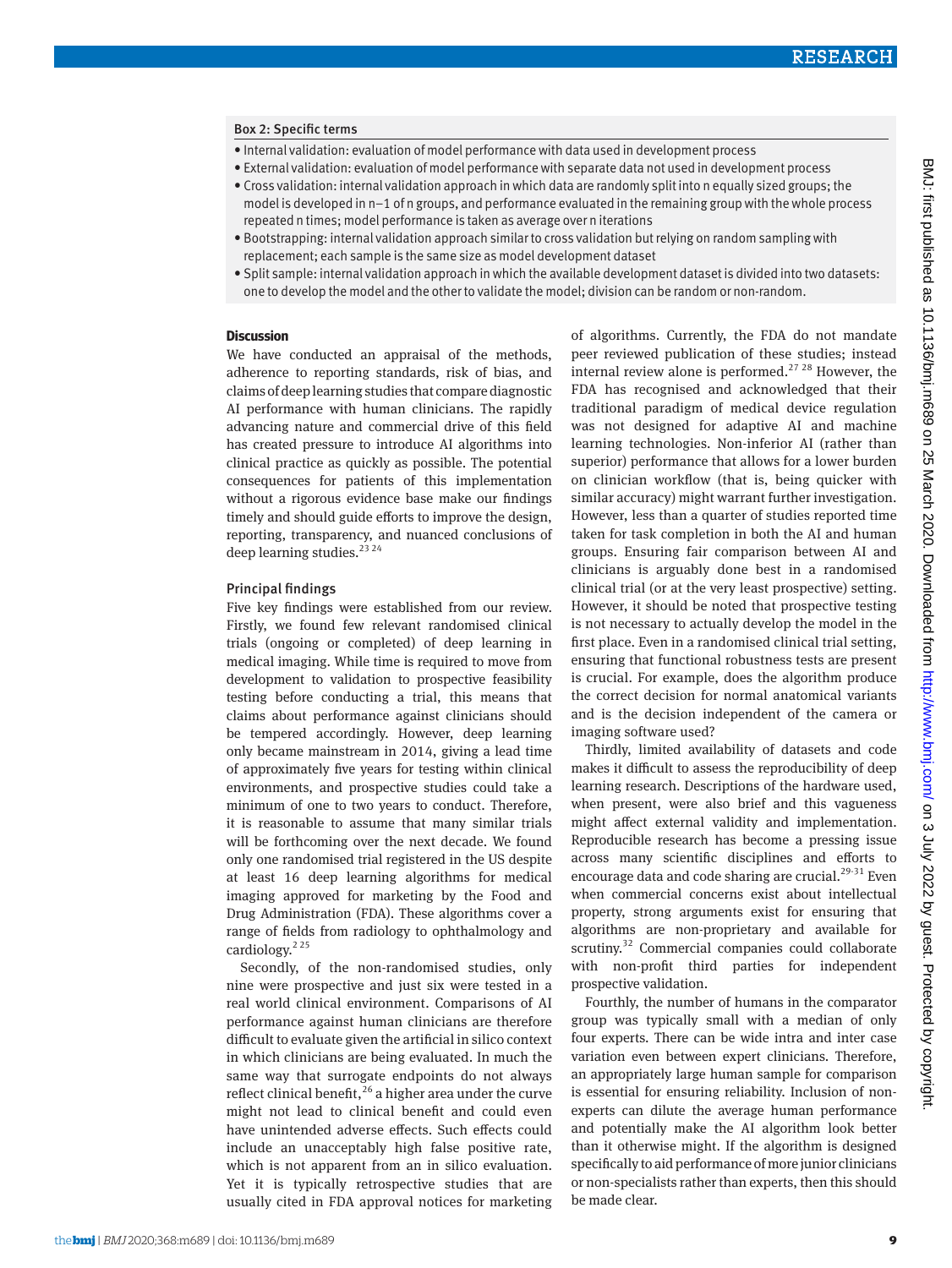

Fig 2 | PROBAST (prediction model risk of bias assessment tool) risk of bias assessment for non-randomised studies

Fifthly, descriptive phrases that suggested at least comparable (or better) diagnostic performance of an algorithm to a clinician were found in most abstracts, despite studies having overt limitations in design, reporting, transparency, and risk of bias. Caveats about the need for further prospective testing were rarely mentioned in the abstract (and not at all in the 23 studies that claimed superior performance to a clinician). Accepting that abstracts are usually word limited, even in the discussion sections of the main text, nearly two thirds of studies failed to make an explicit recommendation for further prospective studies or trials. One retrospective study gave a website address in the abstract for patients to upload their eye scans and use the algorithm themselves. $33$ Overpromising language leaves studies vulnerable to being misinterpreted by the media and the public. Although it is clearly beyond the power of authors to control how the media and public interpret their findings, judicious and responsible use of language in studies and press releases that factor in the strength and quality of the evidence can help.<sup>34</sup> This issue is especially concerning given the findings from new research that suggests patients are more likely to consider a treatment beneficial when news stories are reported with spin, and that false news spreads much faster online than true news.<sup>35 36</sup>

# Policy implications

The impetus for guiding best practice has gathered pace in the last year with the publication of a report that proposes a framework for developing transparent, replicable, ethical, and effective research in healthcare AI (AI-TREE).<sup>37</sup> This endeavour is led by a multidisciplinary team of clinicians, methodologists, statisticians, data scientists, and healthcare policy makers. The guiding questions of this framework will probably feed into the creation of more specific reporting standards such as a TRIPOD extension for machine learning studies.<sup>38</sup> Key to the success of these efforts will be high visibility to researchers and possibly some degree of enforcement by journals in a similar vein to preregistering randomised trials and reporting them according to the CONSORT statement.<sup>11 39</sup> Enthusiasm exists to speed up the process by which medical devices that feature AI are approved for marketing.<sup>40 41</sup> Better design and more transparent reporting should be seen eventually as a facilitator of the innovation, validation, and translation process, and could help avoid hype.

# Study limitations

Our findings must be considered in light of several limitations. Firstly, although comprehensive, our search might have missed some studies that could have been included. Secondly, the guidelines that we used to assess non-randomised studies (TRIPOD and PROBAST) were designed for conventional prediction modelling studies, and so the adherence levels we found should be interpreted in this context. Thirdly, we focused specifically on deep learning for diagnostic medical imaging. Therefore, it might not be appropriate



Fig 3 | Completeness of reporting of individual TRIPOD (transparent reporting of a multivariable prediction model for individual prognosis or diagnosis) items for non-randomised studies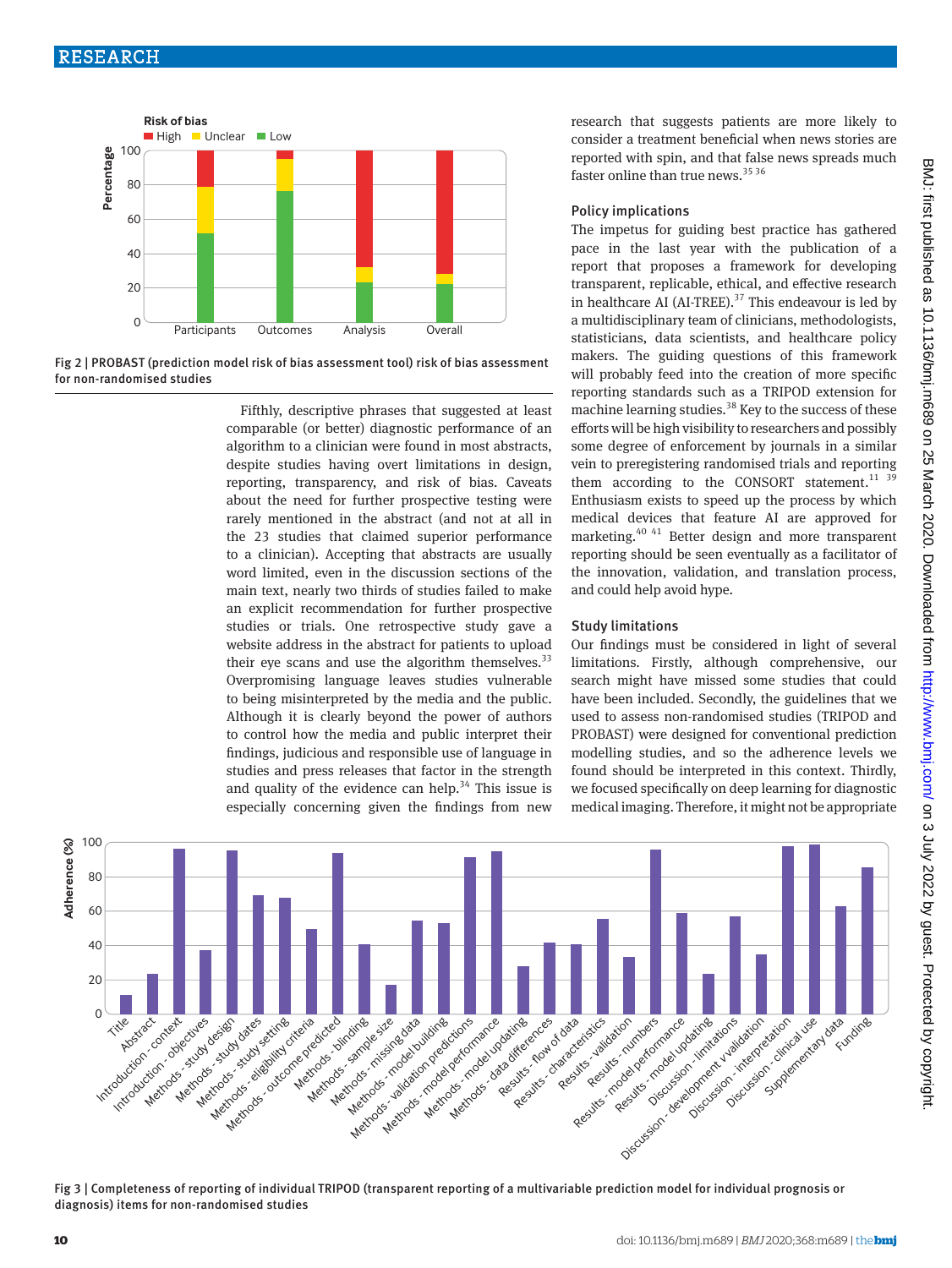to generalise our findings to other types of AI, such as conventional machine learning (eg, an artificial neural network based mortality prediction model that uses electronic health record data). Similar issues could exist in many other types of AI paper, however we cannot definitively make this claim from our findings because we only assessed medical imaging studies. Moreover, nomenclature in the field is sometimes used in non-standardised ways, and thus some potentially eligible studies might have been presented with terminology that did not lead to them being captured with our search strategy. Fourthly, risk of bias entails some subjective judgment and people with different experiences of AI performance could have varying perceptions.

## Conclusions

Deep learning AI is an innovative and fast moving field with the potential to improve clinical outcomes. Financial investment is pouring in, global media coverage is widespread, and in some cases algorithms are already at marketing and public adoption stage. However, at present, many arguably exaggerated claims exist about equivalence with or superiority over clinicians, which presents a risk for patient safety and population health at the societal level, with AI algorithms applied in some cases to millions of patients. Overpromising language could mean that some studies might inadvertently mislead the media and the public, and potentially lead to the provision of inappropriate care that does not align with patients' best interests. The development of a higher quality and more transparently reported evidence base moving forward will help to avoid hype, diminish research waste, and protect patients.

## AUTHOR AFFILIATIONS

<sup>1</sup> Division of Anaesthetics, Pain Medicine and Intensive Care, Department of Surgery and Cancer, Imperial College London, UK <sup>2</sup>Institute of Cardiovascular Science, University College London, UK <sup>3</sup>Cera Care, London, UK

4 Centre for Perioperative and Critical Care Research, Imperial

College Healthcare NHS Trust, London, UK 5 Department of Bioengineering, Imperial College London, London,

UK

6 Hardian Health, London, UK

<sup>7</sup> Scripps Research Translational Institute, La Jolla, California, USA 8 Departments of Medicine, of Health Research and Policy, of

Biomedical Data Sciences, and of Statistics, and Meta-Research Innovation Center at Stanford (METRICS), Stanford University, Stanford, CA, USA

<sup>9</sup> Centre for Statistics in Medicine, University of Oxford, Oxford, UK <sup>10</sup>NIHR Oxford Biomedical Research Centre, Oxford University Hospitals NHS Trust, Oxford, UK

We thank Dina Radenkovic for assistance with sorting through search results and selection of includable studies. We thank the BMJ editors and peer reviewers for extensive comments and suggestions which have been incorporated into the manuscript.

Contributors: MN and MM conceived the study. MN, YC, and CAL executed the search and extracted data. MN performed the initial analysis of data, with all authors contributing to interpretation of data. JPAI contributed to amendments on the protocol. All authors contributed to critical revision of the manuscript for important intellectual content and approved the final version. MN is the study guarantor. The corresponding author attests that all listed authors meet authorship criteria and that no others meeting the criteria have been omitted.

Funding: There is no specific funding for this study. MN and YC are supported by National Institute for Health Research (NIHR) academic clinical fellowships. ACG is funded by a UK NIHR research professor award (RP-2015-06-018). MN and ACG are both supported by the NIHR Imperial Biomedical Research Centre. The Meta-Research Innovation Center at Stanford (METRICS) has been funded by a grant from the Laura and John Arnold Foundation. GSC is supported by the NIHR Oxford Biomedical Research Centre and Cancer Research UK (grant C49297/A27294).

Competing interests: All authors have completed the ICMJE uniform disclosure form at [www.icmje.org/coi\\_disclosure.pdf](http://www.icmje.org/coi_disclosure.pdf) and declare: no support from any organisation for the submitted work; CAL worked as clinical data science and technology lead for Cera, a technology enabled homecare provider; ACG reports that outside of this work he has received speaker fees from Orion Corporation Orion Pharma and Amomed Pharma, has consulted for Ferring Pharmaceuticals, Tenax Therapeutics, Baxter Healthcare, Bristol-Myers Squibb and GSK, and received grant support from Orion Corporation Orion Pharma, Tenax Therapeutics, and HCA International with funds paid to his institution; HH was previously clinical director of Kheiron Medical Technologies and is now director at Hardian Health; EJT is on the scientific advisory board of Verily, Tempus Laboratories, Myokardia, and Voxel Cloud, the board of directors of Dexcoman, and is an advisor to Guardant Health, Blue Cross Blue Shield Association, and Walgreens; MM is a cofounder of Cera, a technology enabled homecare provider, board member of the NHS Innovation Accelerator, and senior advisor to Bain and Co.

Ethical approval: Not required.

Data sharing: Raw data are available on request from the corresponding author.

The lead author and manuscript's guarantor (MN) affirms that the manuscript is an honest, accurate, and transparent account of the study being reported; that no important aspects of the study have been omitted; and that any discrepancies from the study as planned (and, if relevant, registered) have been explained.

Dissemination to participants and related patient and public communities: We plan to use social media to help disseminate the findings from this research as well as engaging with patient groups. The timing of this dissemination will begin with the publication of this article and continue during early 2020.

This is an Open Access article distributed in accordance with the Creative Commons Attribution Non Commercial (CC BY-NC 4.0) license, which permits others to distribute, remix, adapt, build upon this work non-commercially, and license their derivative works on different terms, provided the original work is properly cited and the use is noncommercial. See:<http://creativecommons.org/licenses/by-nc/4.0/>.

- 1 Carson E. IBM Watson Health computes a pair of new solutions to improve healthcare data and security. 2015. [https://www.](https://www.techrepublic.com/article/ibm-watson-health-computes-a-pair-of-new-solutions-to-improve-healthcare-data-and-security/) [techrepublic.com/article/ibm-watson-health-computes-a-pair-of](https://www.techrepublic.com/article/ibm-watson-health-computes-a-pair-of-new-solutions-to-improve-healthcare-data-and-security/)[new-solutions-to-improve-healthcare-data-and-security/.](https://www.techrepublic.com/article/ibm-watson-health-computes-a-pair-of-new-solutions-to-improve-healthcare-data-and-security/)
- 2 Topol EJ. High-performance medicine: the convergence of human and artificial intelligence. *Nat Med* 2019;25:44-56. doi:10.1038/ s41591-018-0300-7
- 3 ReportLinker. Artificial intelligence in healthcare market by offering, technology, end-use application, end user and geography – global forecast to 2025. 2018. [https://www.reportlinker.com/p04897122/](https://www.reportlinker.com/p04897122/Artificial-Intelligence-in-Healthcare-Market-by-Offering-Technology-Application-End-User-Industry-and-Geography-Global-Forecast-to.html) [Artificial-Intelligence-in-Healthcare-Market-by-Offering-Technology-](https://www.reportlinker.com/p04897122/Artificial-Intelligence-in-Healthcare-Market-by-Offering-Technology-Application-End-User-Industry-and-Geography-Global-Forecast-to.html)[Application-End-User-Industry-and-Geography-Global-Forecast-to.html.](https://www.reportlinker.com/p04897122/Artificial-Intelligence-in-Healthcare-Market-by-Offering-Technology-Application-End-User-Industry-and-Geography-Global-Forecast-to.html)
- 4 LeCun Y, Bengio Y, Hinton G. Deep learning. *Nature* 2015;521:436- 44. doi:10.1038/nature14539
- 5 Esteva A, Robicquet A, Ramsundar B, et al. A guide to deep learning in healthcare. *Nat Med* 2019;25:24-9. doi:10.1038/s41591-018- 0316-z
- 6 NCBI. PubMed search for deep learning. 2019. [https://www.ncbi.](https://www.ncbi.nlm.nih.gov/pubmed/?term=deep+learning+or+%22Deep+Learning%22%5BMesh%5D) [nlm.nih.gov/pubmed/?term=deep+learning+or+%22Deep+](https://www.ncbi.nlm.nih.gov/pubmed/?term=deep+learning+or+%22Deep+Learning%22%5BMesh%5D)  [Learning%22%5BMesh%5D.](https://www.ncbi.nlm.nih.gov/pubmed/?term=deep+learning+or+%22Deep+Learning%22%5BMesh%5D)
- 7 Murphy M. Google says its AI can spot lung cancer a year before doctors. 2019. [https://www.telegraph.co.uk/technology/2019/05/07/](https://www.telegraph.co.uk/technology/2019/05/07/google-says-ai-can-spot-lung-cancer-year-doctors/) [google-says-ai-can-spot-lung-cancer-year-doctors/.](https://www.telegraph.co.uk/technology/2019/05/07/google-says-ai-can-spot-lung-cancer-year-doctors/)
- 8 Price E. AI Is better at diagnosing skin cancer than your doctor, study finds. 2018. [https://fortune.com/2018/05/30/ai-skin-cancer-diagnosis/.](https://fortune.com/2018/05/30/ai-skin-cancer-diagnosis/)
- 9 Kappen TH, van Klei WA, van Wolfswinkel L, Kalkman CJ, Vergouwe Y, Moons KGM. Evaluating the impact of prediction models: lessons learned, challenges, and recommendations. *Diagn Progn Res* 2018;2:11. doi:10.1186/s41512-018-0033-6
- 10 Psaty BM, Furberg CD. COX-2 inhibitors lessons in drug safety. *N Engl J Med* 2005;352:1133-5. doi:10.1056/NEJMe058042
- 11 Schulz KF, Altman DG, Moher D, CONSORT Group. CONSORT 2010 statement: updated guidelines for reporting parallel group randomised trials. *BMJ* 2010;340:c332. doi:10.1136/bmj.c332